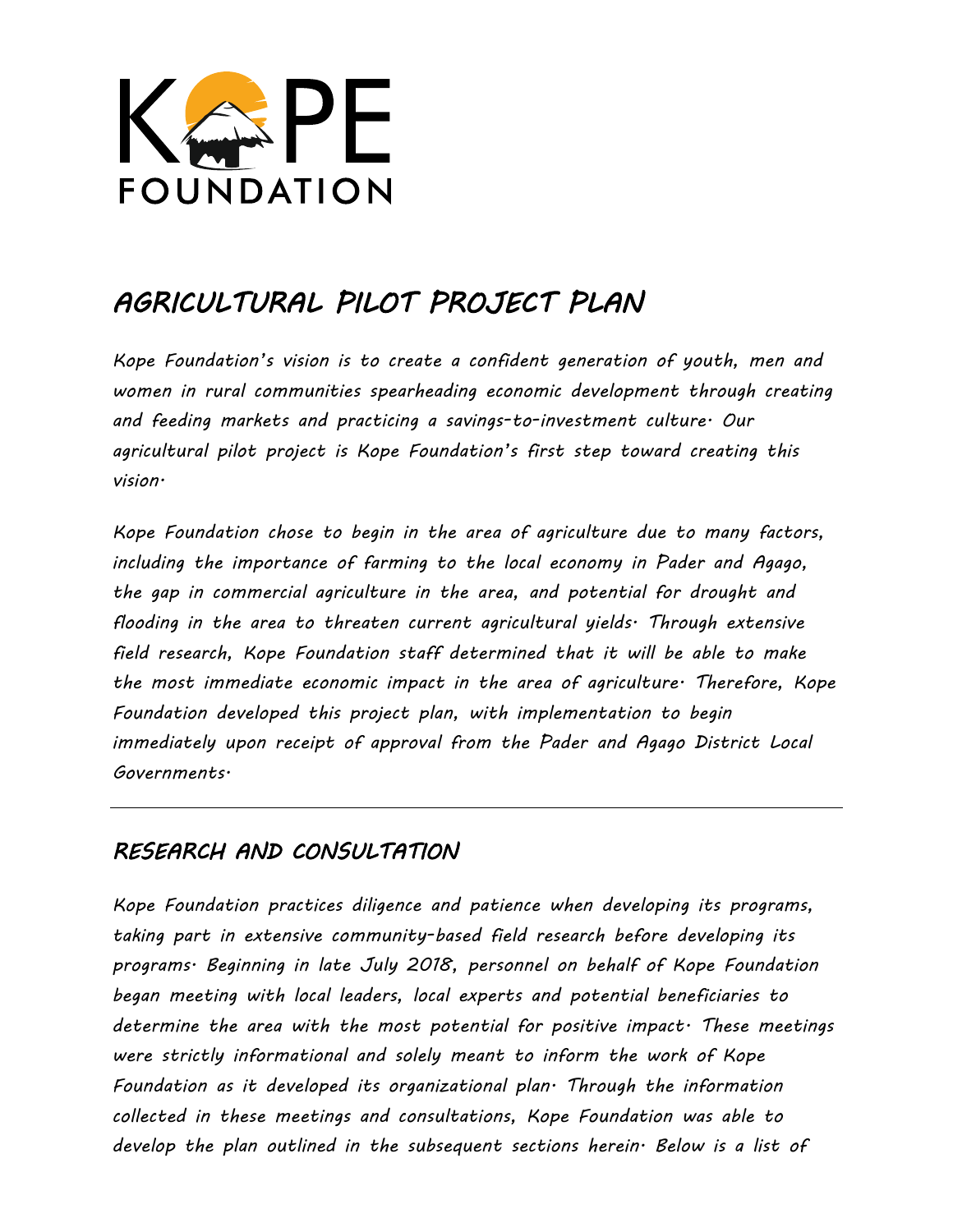*each meeting and its participants executed prior to the development of this project plan.*

## *LOCAL LEADERS*

- *Production Officers, Pader District*
- *Probation Officer, Pader District*
- *Community Development Officer, Pader District*
- *Local Councilwoman 1, Kilak, Pader District*
- *Agricultural Officer, Pader District*
- *Chief Administrative Officer, Agago District*
- *Community Development Officer, Agago District*
- *Local Councilman 3, Lira Palwo, Agago District*
- *Local Councilman 1, Lira Palwo, Agago District*

## *LOCAL EXPERTS*

- *Gulu Agricultural Development Company*
- *Lutheran World Foundation, Agribusiness & Value Chain Development*
- *Produce brokers in Kitgum*
- *Adventist Development and Relief*
- *Acholi Private Sector Development Fund*
- *Kilak Corner Institute*
- *NGO Forum, Pader*
- *Women and Rural Development Network (WORUDET)*

### *COMMUNITY GROUPS*

- *Can Lonyo, Corner Kilak Women*'*s Group*
- *Mego Lonyo, Lira Palwo Women*'*s Group*
- *Waye, Lira Palwo Women*'*s Group*
- *La Pyem Wang Kiti, Lira Palwo Youth Group*
- *Peny Wii, Lira Palwo Youth Group*
- *Tam Pii Anyim, Pajule Women*'*s Group*
- *Mine Keni, Pajule Youth Group*
- *Lupur Pelwo, Pajule Youth Group*
- *Kacel Watwero, Corner Kilak Youth Group*
- *Mother*'*s Union, Pajule Women*'*s Group*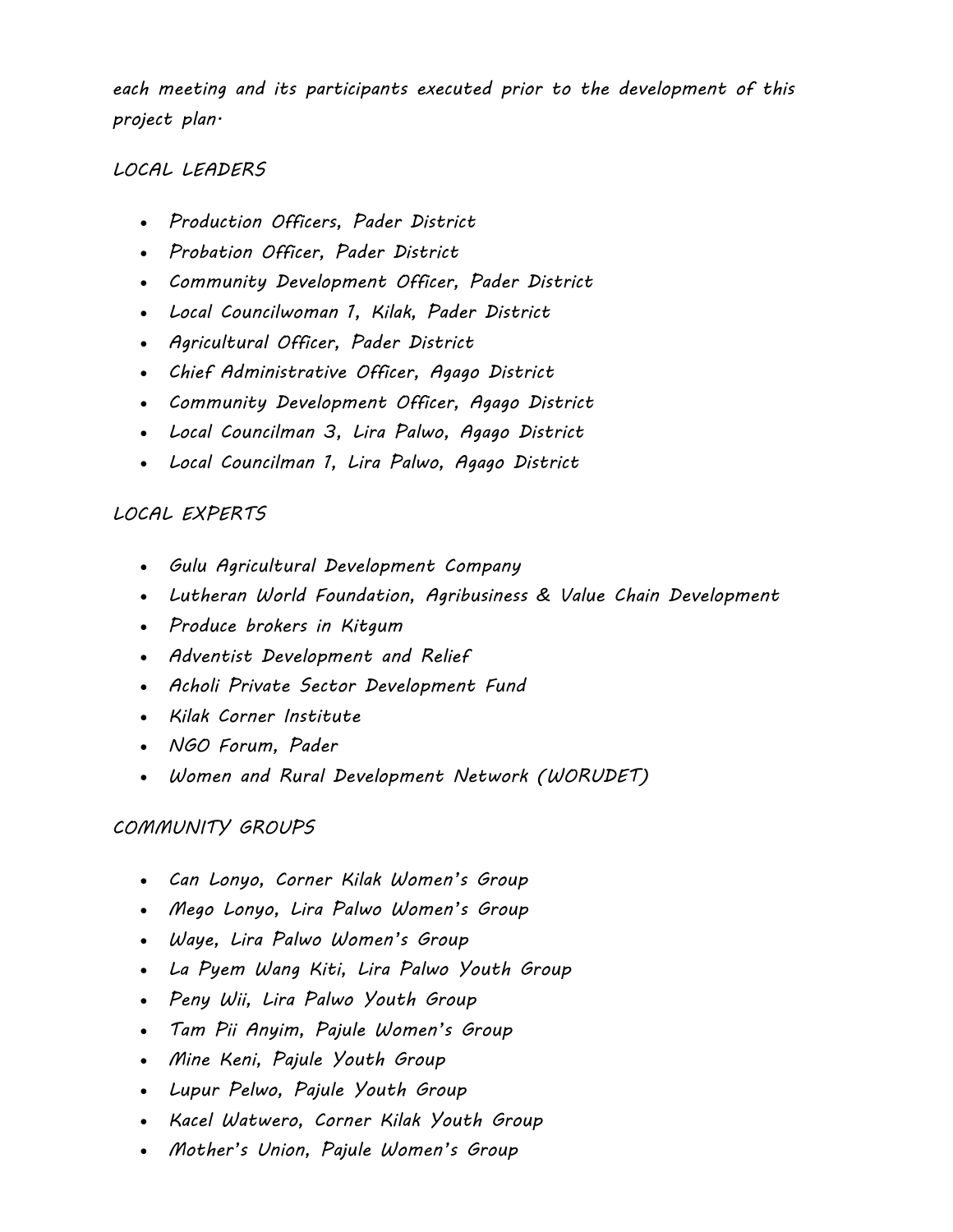# *CROP ANALYSIS AND IDENTIFICATION*

*Kope Foundation staff utilized internal and external expertise when selecting the crops to begin its pilot project.* 

*Kope Foundation received recommendations from its community-based experts on which crops would be best to implement during the pilot phase, with due consideration for the season, irrigation needs and other risk factors. We considered the risk and the rewards of the traditionally grown crops, and considered less traditional crops, like vegetables.* 

*After consideration of all of these factors, Kope Foundation identified that vegetable growing was the area that it could make the most impact, as research showed that too many vegetables are imported from far away areas of Uganda, despite some local knowledge about raising them. Ultimately, Kope Foundation chose to specifically invest in growing cabbages, tomatoes, onions and eggplants due to their current demand in Pader and Agago Districts.* 

| Crop          | Type                                                  |
|---------------|-------------------------------------------------------|
| Tomato        | Assila F1, Stallion F1, Ranger F1 &<br>Commando F1    |
| Cabbages      | Gloria F1, Global Master F1, Fanaka F1 &<br>Baraka F1 |
| Eggplant      | Early Long Purple & Black Beauty                      |
| <b>Onions</b> | Red Corle, Red Queen, Bombay Red &<br><b>SV7030NS</b> |

*Vegetable growing requires heavy watering in comparison with most other crops, thus, Kope Foundation works with beneficiaries near water sources to ensure that regular watering is feasible for each group. There are also concerns for keeping away pests and diseases, which can be treated with fungicides and pesticides.*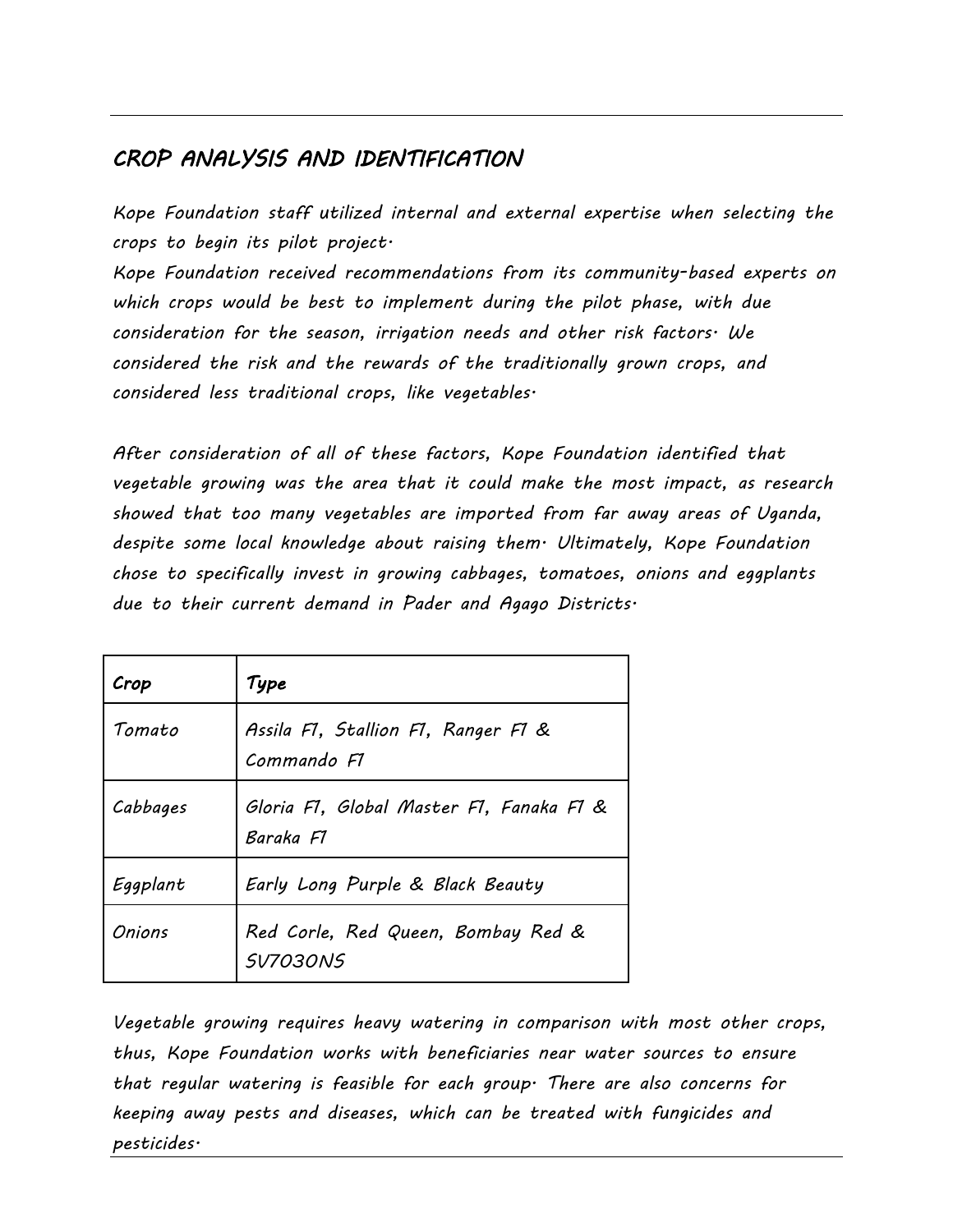# *IDENTIFICATION OF BENEFICIARIES (*"*PARTNERS*"*) FOR PILOT PROJECT*

*While Kope Foundation formed on the principles of income generation for the people of Pader and Agago, and thus, the entire community in the region, further identification of specific beneficiary groups was needed, whom Kope Foundation call* "*partners*" *to encourage motivation. Kope Foundation needed to identify its specific partners both for the benefit of Kope Foundation*'*s work and efficiency. The success of pilot projects, especially the agricultural pilot project, will establish a framework for Kope Foundation to expand its partnerships in the future.*

*Based on research, Kope Foundation chose to work with savings groups to begin its activities, specifically women and youth savings groups. Kope Foundation determined that it should begin working with savings groups as they are already established groups with internal structure, which are easy to mobilize since they regularly meet to discuss group business. Kope Foundation chose to work with youth and women*'*s groups because these populations tend to be underserved throughout Uganda and East Africa, despite their apparent ability to create impact in the area of economic growth.* 

*Among the groups consulted, the groups identified for the pilot project qualified in two respects: first, these groups expressed interest in growing vegetables, in collaboration with Kope Foundation, and second, these groups identified group land near a water source. Each group was consulted before the project began to ensure that they understand Kope Foundation*'*s expectations throughout the partnership, and vice versa. While Kope Foundation has identified specific groups with which to work, Kope Foundation continues to focus on its mission to create an entire generation of beneficiaries in Pader District, who either directly or indirectly benefit from Kope Foundation*'*s work.* 

## *PARTNERS*

| Group name   Group | Group location |
|--------------------|----------------|
|                    |                |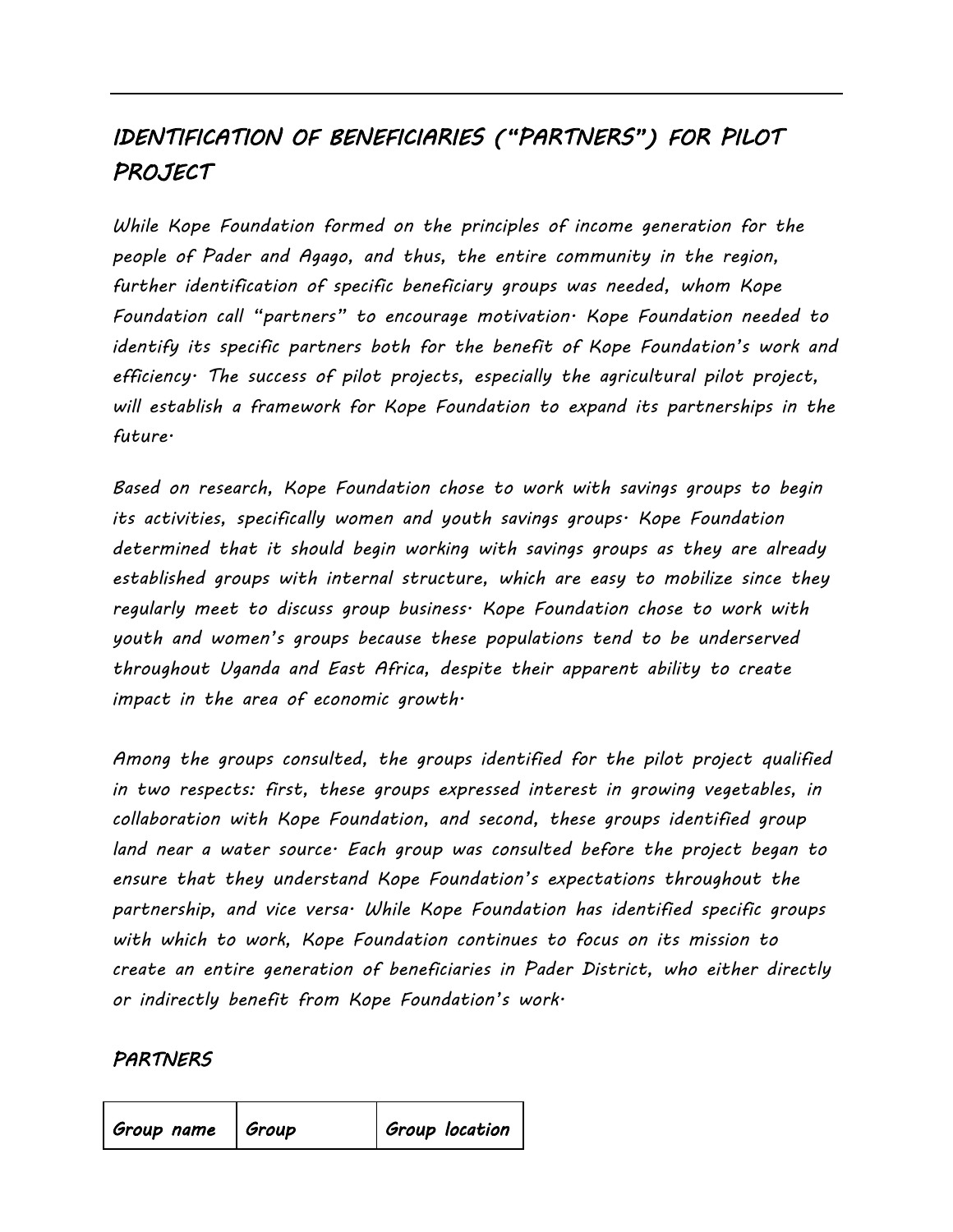|                     | description      |                |
|---------------------|------------------|----------------|
| Can lonyo           | Womens'<br>group | Pader District |
| Lupur Pelwo         | Womens'<br>group | Pader District |
| Lapyem<br>Wang Kiti | Youth group      | Agago District |
| Mine Keni           | Youth group      | Pader District |

# *EXTENSION TRAINING MODEL*

*Kope Foundation will offer extension training during implementation to all beneficiaries who take part in its agricultural pilot program. Trainings will include standardized curriculum based on a training manual developed by Kope Foundation*'*s agricultural experts. This way, Kope Foundation can ensure that all beneficiaries possess baseline skills in these areas, while having opportunity to instruct others on vegetable growing via use of the manual.*

*Kope Foundation must ensure that its beneficiaries exercise sound agricultural practices to ensure the success of the pilot program. Trainings will occur in the field during implementation in order to promote the best learning through practical skills training. Kope Foundation has three agricultural experts that participate in each step of the planting process. With three experts available, Kope Foundation can ensure that an expert is on site to answer questions and provide guidance at each step.*

# *IMPLEMENTATION PLAN*

*Kope Foundation will be on site for all major milestones in the vegetable growing process as outlined in the sections below. Kope Foundation also provides manuals to each group and regularly communicates at important intervals with instructions on how to tend or upkeep their gardens*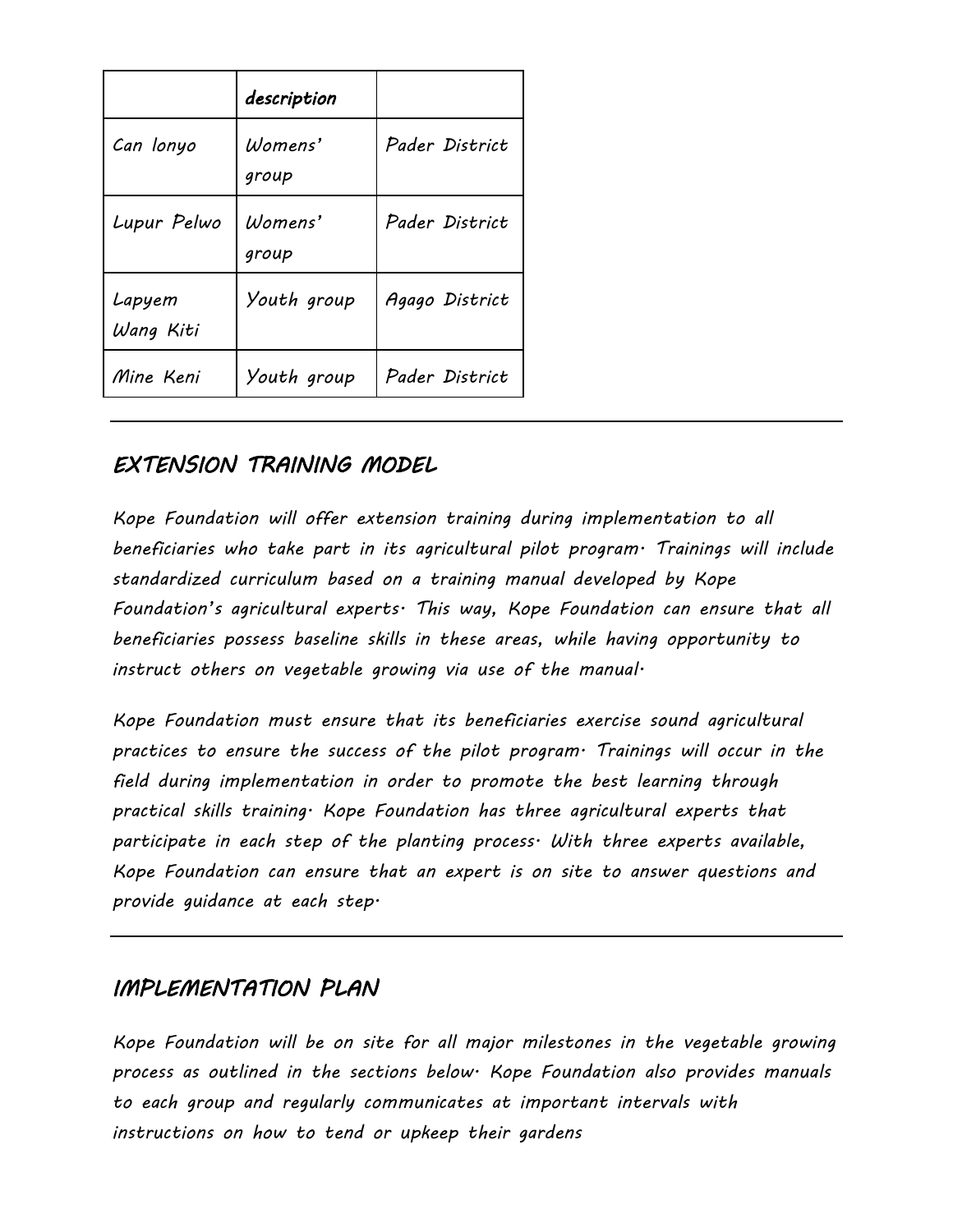### *PLANTING NURSERIES*

*Late September through mid-November* 

*Planting is naturally the initial step in the Agricultural Pilot Project. Kope Foundation works with farmers during the planting process to ensure that they properly construct nursery beds, cleanse the soil through heating, and plant the seeds. Kope Foundation stays on site to oversee the entirety of this process and ensure that farmers have access to agricultural extension workers who can answer their questions and respond to concerns during training.* 

## *RAISING THE NURSERY BEDS Mid-October through late November*

*Protection from harsh sunlight is imperative when growing vegetables at the nursery stage. Each nursery must be monitored and evaluated for readiness for sun exposure and handled accordingly. Kope Foundation works with farmers to ensure that they are properly de-shading their nurseries and raising the nursery bed height to ensure that plants are able to successfully germinate before transplanting.* 

#### *FENCING*

*Late October through early December* 

*Wild animals of all sizes are threats to the success of the vegetable project. Thus, each area identified for vegetable growing must be properly fenced to prevent large and small animals from entering. Kope Foundation trains and works with each group to properly fence their land and keep out animals. Kope Foundation is also working with the local expert to identify local materials and plants that will provide more sustainability and less upkeep than barbed wire fencing.* 

*TRANSPLANTING INTO GARDENS Late October through early December*